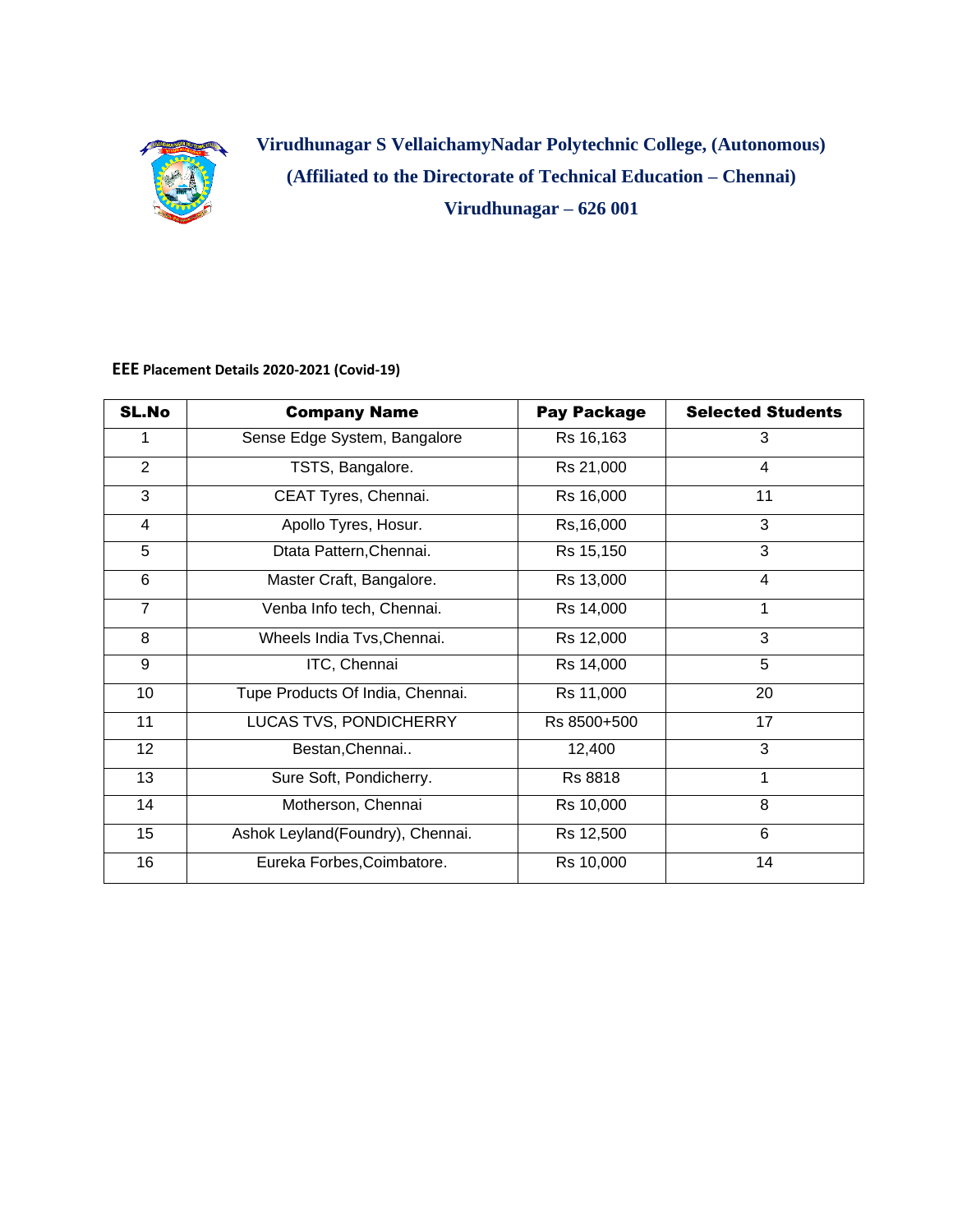## **EEE Placement Details 2019-2020**

| <b>SL.No</b>   | <b>Company Name</b>                       | <b>Pay Package</b> | <b>Selected Students</b> |
|----------------|-------------------------------------------|--------------------|--------------------------|
| $\mathbf{1}$   | TSTS, Bangalore.                          | Rs 21,000          | 3                        |
| $\overline{2}$ | CEAT Tyres, Chennai.                      | Rs 16,000          | $\overline{2}$           |
| 3              | Zoho Corporation, Chennai.                | Rs 8000 + Acc      | $\overline{2}$           |
| 4              | Sense Edge System, Bangalore              | Rs 16,163          | $\overline{2}$           |
| 5              | Bajaj Auto, Pune                          | Rs, 16, 700        | $\overline{2}$           |
| 6              | Caliber Interconnect Pvt.Ltd, Coimbatore. | Rs 15,250          | $\mathbf 1$              |
| $\overline{7}$ | Master Craft, Bangalore.                  | Rs 13,000          | 4                        |
| 8              | Avalon Technologies, Chennai.             | Rs 8000 + Acc      | 19                       |
| 9              | Royal Enfield, Chennai.                   | Rs 16,000          | $\overline{2}$           |
| 10             | Nokia Solutions, Chennai                  | Rs 12,000          | $\overline{2}$           |
| 11             | Hyundai Motors, Chennai.                  | Rs 12,000          | 8                        |
| 12             | <b>LUCAS TVS, PONDICHERRY</b>             | Rs 8500+500        | 7                        |
| 13             | Southern Electronics, Bangalore.          | 13,400             | 3                        |
| 14             | Sure Soft, Pondicherry.                   | Rs 8818            | $\overline{2}$           |
| 15             | Motherson, Chennai                        | Rs 10,000          | 5                        |
| 16             | Centum Electronics, Bangalore             | Rs 12,500          | 3                        |
| 17             | Control Engg., Chennai.                   | Rs 8000            | $\overline{2}$           |
| 18             | Ashok Leyland(Foundry), Chennai.          | Rs 12,500          | 4                        |
| 19             | Auro Lab, Madurai.                        | Rs 10,000          | $\mathbf{1}$             |
| 20             | Syrma Technology, Chennai.                | Rs 10,000          | $\mathbf{1}$             |
| 21             | <b>Repose Mattress</b>                    | Rs 14,000          | 4                        |
| 22             | Sai Electricals, Aruppukottai.            | Rs 10,000          | 5                        |
| 23             | Eureka Forbes, Coimbatore.                | Rs 10,000          | 12                       |